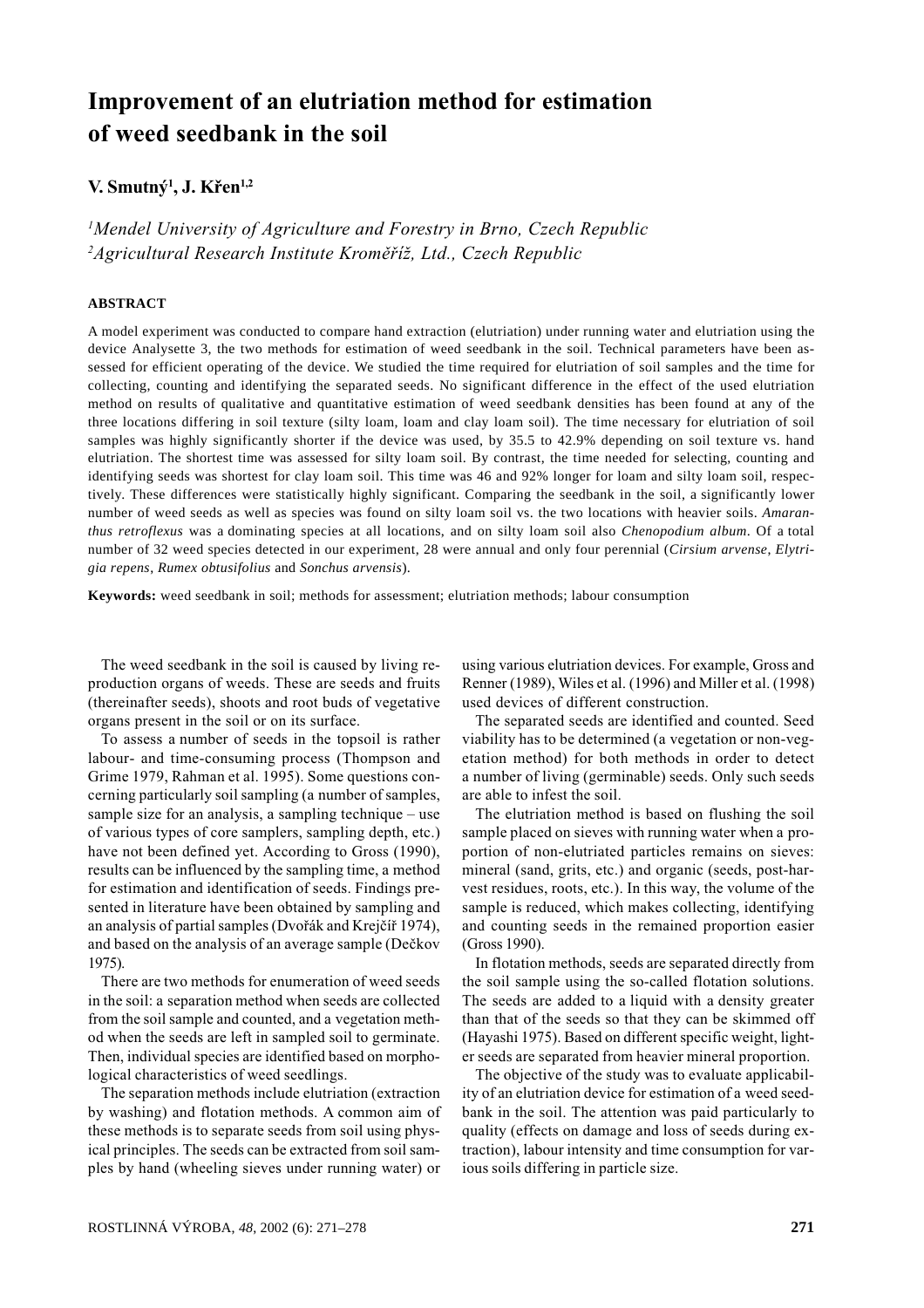|  |  | Table 1. Soil characteristics of individual locations |  |  |  |
|--|--|-------------------------------------------------------|--|--|--|
|--|--|-------------------------------------------------------|--|--|--|

| Location | Soil texture | Proportion of<br>clayey particles $(\% )$ |             | Bulk density $(g.cm^{-3})$ , average value) |            |              |
|----------|--------------|-------------------------------------------|-------------|---------------------------------------------|------------|--------------|
|          |              |                                           | $0 - 30$ cm | $0-10$ cm                                   | $10-20$ cm | $20 - 30$ cm |
|          | silty loam   | 15.8                                      | 1.35        | 1.30                                        | 1.42       | 1.35         |
| 2        | loam         | 39.6                                      | 1.38        | 1.31                                        | 1.43       | 1.40         |
| 3        | clay loam    | 57.1                                      | 1.42        | 1.33                                        | 1.41       | 1.51         |

#### **MATERIAL AND METHODS**

In 2000, a model experiment was conducted to compare two techniques for estimation of potential weed seedbank in the soil using an elutriation method. The number of weed seeds in soil samples was assessed by hand elutriation under running water (a classical method) and using a device (elutriator). The obtained results and speed of assessment were compared.

## Soil sampling

Soil samples were collected in spring 2000 (25–26 April) at three sites with different soil texture at Žabčice (179 m above sea level,  $49^{\circ}01'$  N,  $16^{\circ}37'$  E) located 25 km south of Brno. It is a warm and dry region with annual average temperature of 9.1°C and annual precipitation of 518 mm. The samples were always taken following soil tillage before sowing and planting. Bulk density was assessed (using steel cylinders of  $100 \text{ cm}^3$  volume) as a mean of values measured at three depths (0-10 cm, 10-20 cm and 20–30 cm) and in three replications at each of examined locations. Proportions of clayey particles  $( $0.01 \text{ mm}$ )$ were assessed by a pipetting method. Based on this assessment, soil texture was determined as silty loam, loam and clay loam soil. Characteristics of the locations are given in Table 1.

A plot of 25 m<sup>2</sup> (5  $\times$  5 m) was marked out at each of these locations. Five random samples were taken from this area. A soil core sampler with a circle base of 8.0 cm in diameter and 15.0 cm long (volume  $753.6$  cm<sup>3</sup>) equipped with spring mechanism (making its emptying easier) was used. A total depth of sampling was 30.0 cm. Dried samples were mixed by hand in a bag. From the mixed sample, two 200-g samples were taken for analyses (one for hand elutriation, the other for a device). Ten samples were analysed per location and extraction method as replications. A total number of samples analysed was  $3 \times 2 \times 10 = 60$ .

#### Analysis of soil samples

A modification of the methodology according to Dvořák and Krejčíř (1974) was used for estimation of a number of weed seeds in individual samples.

The soil is placed into a beaker and water is added to about 1 cm over the soil, for 24 h. After this time, the material is poured into a shaking bottle, which is shaken in a horizontal autoclave for 30 min in order to disaggregate the soil.

Then the content of a beaker is elutriated on a metal sieve with mesh size of 0.25-mm with a mild flow of running water (a rubber tubing connected to a tap) until all particles less than 0.25 mm are washed away (washings are completely clear).

The above-mentioned hand elutriation under running water was compared with performance of a device Analysette 3 (vibratory sieve shaker, Fritsch Firm) composed of a set of sieves with 200-mm diameter, 50-mm height and different mesh size. We chose sieves with mesh size of  $0.25, 0.50, 1.0$  and  $2.0$  mm. A soil sample (pre-treated by

| Location        | Elutriation method                       | Examined character        |                            |                |                                                  |  |  |
|-----------------|------------------------------------------|---------------------------|----------------------------|----------------|--------------------------------------------------|--|--|
|                 |                                          | number of<br>entire seeds | number of<br>healthy seeds | (entire seeds) | species number species number<br>(healthy seeds) |  |  |
| Silty loam soil | hand elutriation                         | 31.90                     | 12.00                      | 8.80           | 6.60                                             |  |  |
|                 | elutriation using a device               | 33.70                     | 13.50                      | 8.70           | 7.50                                             |  |  |
|                 | least significant difference $(LSD 5%)$  | 4.19                      | 1.98                       | 1.13           | 1.10                                             |  |  |
| Loam soil       | hand elutriation                         | 48.30                     | 18.40                      | 11.20          | 6.40                                             |  |  |
|                 | elutriation using a device               | 54.20                     | 20.50                      | 10.20          | 7.60                                             |  |  |
|                 | least significant difference $(LSD 5\%)$ | 7.74                      | 3.76                       | 1.36           | 1.37                                             |  |  |
| Clay loam soil  | hand elutriation                         | 49.50                     | 17.40                      | 11.80          | 7.20                                             |  |  |
|                 | elutriation using a device               | 43.80                     | 17.50                      | 12.10          | 7.90                                             |  |  |
|                 | least significant difference $(LSD 5%)$  | 6.21                      | 2.35                       | 1.95           | 1.51                                             |  |  |

Table 2. Comparison of results obtained in both elutriation methods (analysed sample – 200 g dry soil; LSD,  $P \le 0.05$ )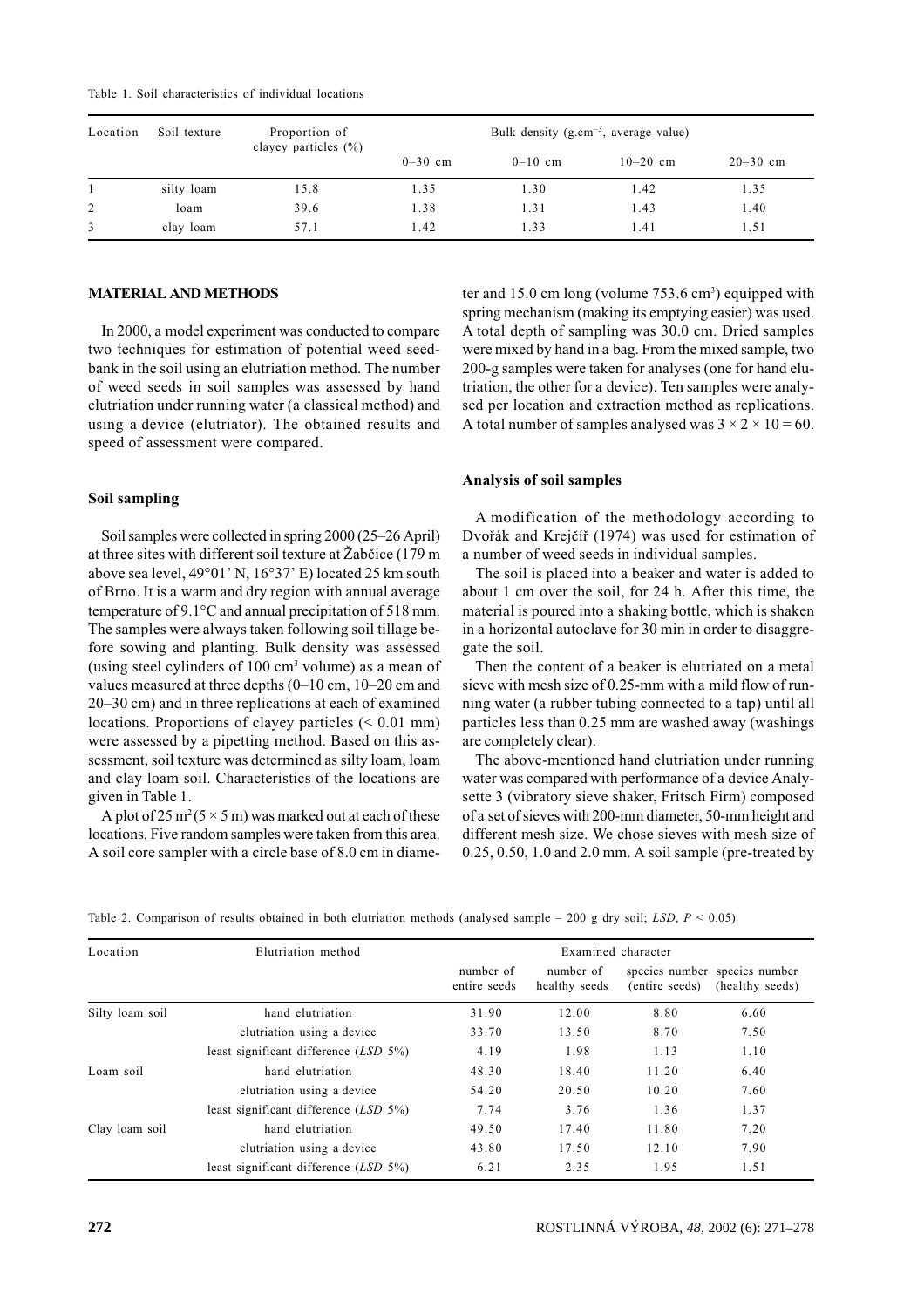dissagregation) was put on the top sieve and sprayed with water from three nozzles. Speed and efficiency of elutriation was affected by vibration of sieves in vertical direction. The amplitude of vibration from 0.5 to 3.0 mm and simultaneously the time for flushing was adjusted.

The remaining parts on the sieve (non-elutriated proportion of mineral and organic particles larger than 0.25 mm and weed seeds) were rinsed into a beaker and filtered. The proportion that remained on filter paper was dried at a room temperature and weed seeds were collected using tweezers and a preparation needle, identified and counted. Due to small dimensions of seeds, it was necessary to use a magnifying lens or stereoscopic microscope (magnification  $5-10\times$ ).

The results obtained for average samples were corrected to the area of  $1 \text{ m}^2$  using the coefficient:

 $C = 10000.h.O_y/g$ 

where:  $h$  – depth of taking partial samples (cm)  $O_{n}$  – bulk density (g.cm<sup>-3</sup>)  $g$  – weight of an average sample (g)

The detected seeds were classified into the categories entire and healthy. The category of entire seeds included the seeds that appeared visually intact and/or injured but viable. The healthy seeds were considered those that were firm, resistant to preparation needle pressure. If seeds are broken, the content appears white. This analysis, the so-called pressure analysis (belonging among non-vegetation methods for assessment of seed viability), has been used by a number of authors (Kropáč 1966, Roberts and Ricketts 1979, Dvořák and Krejčíř 1980, Rahman et al. 1995).

Assessed numbers of seeds were evaluated by analysis of variance (ANOVA) with consequent test of differences in average values using least significant difference (LSD). Wilcoxon (non-parametric) test was used to verify the significance of differences in seed numbers of individual species according to the method used for elutriation.

## **RESULTS**

Comparison of data obtained at all three locations (with different soil texture) did not show any significant differences in effects of elutriation methods (hand elutriation and using the device) on results of qualitative and quantitative estimation of potential weed infestation. At all locations, both methods enabled to detect seeds (both entire and healthy) of identical weed species. There were no significant differences in numbers of entire and healthy weed seeds in total between the two examined methods. The obtained results are presented in Table 2.

In most weed species, no significant difference was found in a number of entire seeds between the two methods (Table 3). A significantly higher number of entire seeds were found for *Consolida regalis* at hand elutriation. By contrast, a significantly higher number of entire seeds were assessed for *Cirsium arvense* at elutriation using the device. Seeds of *Rumex obtusifolius* were detected at hand elutriation and seeds of Sonchus arvensis at elutriation using the device only (on average 0.1 piece per sample in both cases). Comparison of cases when different numbers of weed seeds were assessed at hand elutriation or using the device is below:

| Number of cases                                      |    |    | Silty loam Loam Clay loam |
|------------------------------------------------------|----|----|---------------------------|
| Higher seed number<br>assessed at hand elutriation   | 6  | 10 | 11                        |
| Higher seed number<br>assessed using the device      | 10 |    | 11                        |
| Identical seed number<br>at both elutriation methods |    |    |                           |

In both methods, the time necessary for elutriation of a soil sample of 200 g depended on soil texture (Table 4). In both cases, the shortest time was needed for elutriation of silty loam soil samples followed by loam soil samples, and most time was necessary for clay loam soil samples. Use of the device vs. hand elutriation highly significantly shortened the time by 35.5–42.9%. More time was saved in soils containing a greater proportion of clayey particles. These values were obtained using the device with two sieves only; 2.0- and 0.25-mm mesh size. An appropriate level of vibration was 1.0 to 2.0 mm (a medium value). Water inflows of 1.5 and 1.0  $1 \text{.min}^{-1}$  were suitable for silty loam and clay loam soil, respectively. At the higher water inflow than the outflow of elutriated soil and higher vibration, water can leak at elutriation of clay loam soils through sieve sealing.

The time required to collect, count and identify weed seeds (Table 4) was on average of all assessments 11.2 min for clay loam soils. The average time was 46 and 92% longer for loam and silty loam soils, respectively. The differences were statistically highly significant.

A total time necessary for an analysis of a soil sample of 200 g did not differ markedly depending on soil texture  $(21.7 - 29.6 \text{ min}).$ 

If seed numbers were corrected to  $1 \text{ m}^2$  using coefficient C, the following values (average values obtained using both methods of elutriation) were assessed:

| Number                                                             | Silty loam         | Loam                | Clay loam $LSD(5%)$ |      |
|--------------------------------------------------------------------|--------------------|---------------------|---------------------|------|
| Entire seeds<br>per $m2$ in total                                  | 66420 <sup>a</sup> | 106088 <sup>b</sup> | 99365 <sup>c</sup>  | 6619 |
| Healthy seeds<br>per m <sup>2</sup> in total                       | $25819^{a}$        | 40262 <sup>b</sup>  | $37169^{bc}$        | 3175 |
| Species detected<br>at assessment<br>of entire seeds <sup>*</sup>  | 8 75 <sup>a</sup>  | $10,70^{b}$         | 11.45c              | 0.27 |
| Species detected<br>at assessment<br>of healthy seeds <sup>*</sup> | 7.05 <sup>a</sup>  | 7.00 <sup>a</sup>   | 755 <sup>a</sup>    | 0.74 |

\* average number per sample

Different letters (a, b, c) indicate significant differences among soil textures in particular characters examined (LSD,  $P \le 0.05$ )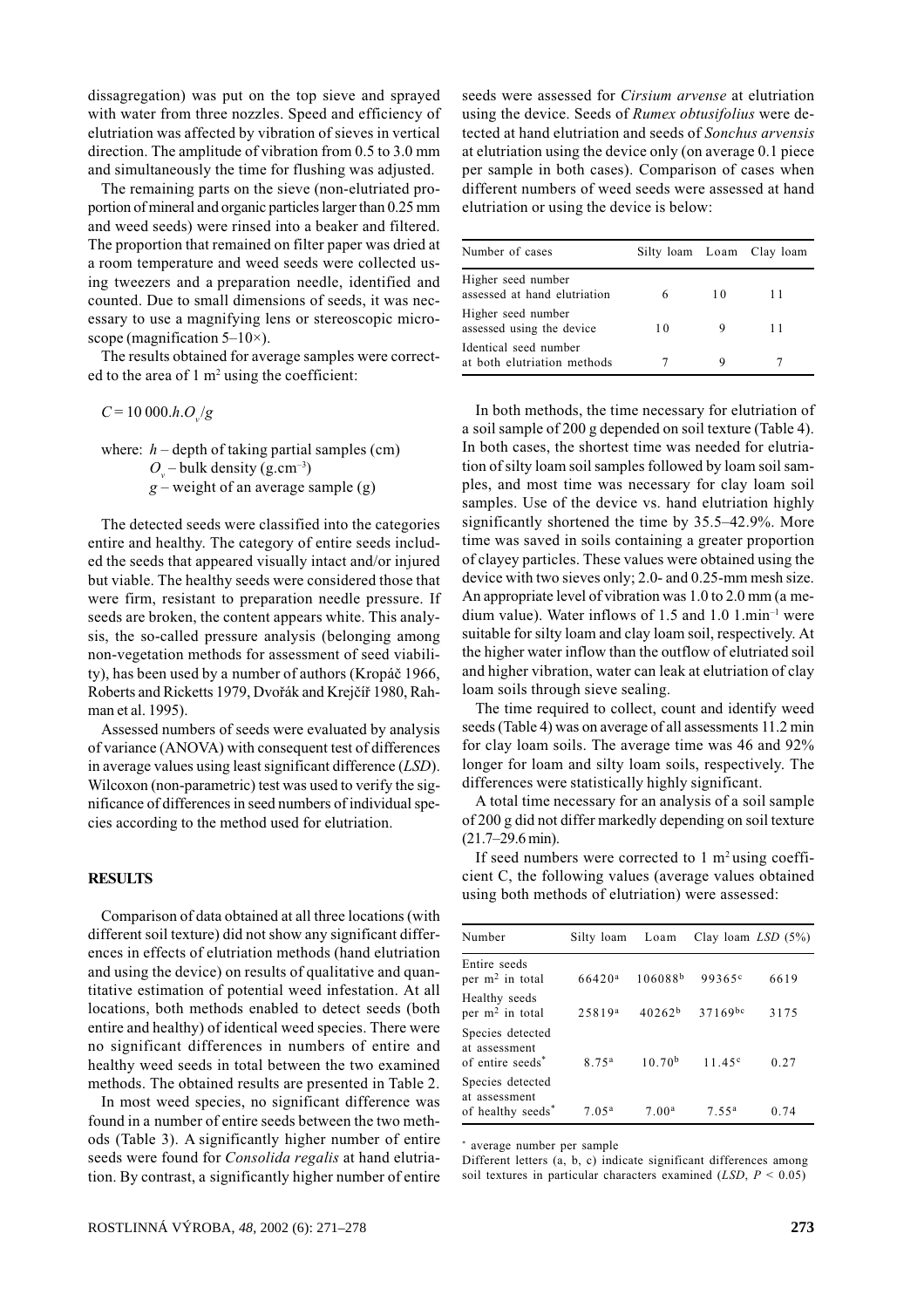The significantly lowest number of entire and healthy seeds as well as the lowest number of weed species found at the assessment of entire seeds were recorded at the location with silty loam soil. The proportion of healthy seeds of the total number of entire seeds was 38.87% on silty loam, 37.95% on loam soil and 37.40% on clay loam soil.

Species diversity was largest on clay loam soil; 28 vs. 22 species on silty loam soil. Figure 1 shows the percentage of regularly occurring species (their occurrence was higher than one piece per sample) in individual soil textures. On silty loam soil, only four regularly occurring species were found vs. 9 species on loam and clay loam soil. Amaranthus retroflexus was a dominating species at all locations. Its proportion ranged between 30.03 and 53.85%. The second most frequent species *Chenopodium* 

album occurred on silty loam soils at almost identical amount as Amaranthus retroflexus  $(29.42\% \text{ vs. } 30.03\%)$ . This species occurred less on loam and clay loam soil (from 7.86 to 8.98%); species composition of other regularly occurring weeds was similar in both soil textures. Of a total number of 32 weed species whose seeds were detected during the experiment, 28 were annual and only four perennial (Cirsium arvense, Elytrigia repens, Rumex obtusifolius and Sonchus arvensis).

## **DISCUSSION**

The elutriating device Analysette (Fritsch Firm) has proved to be useful for estimation of weed seedbank. Benz et al. (1984) used a similar instrument from Retsch

Table 3. Proportions of seeds of individual species in samples elutriated by hand and using a device (average numbers of entire seeds present in 200 g of dry soil)

| Soil texture                         | Silty loam               |                          |                                   | Loam<br>elutriation method |                          |                          | Clay loam<br>elutriation method |                          |                          |
|--------------------------------------|--------------------------|--------------------------|-----------------------------------|----------------------------|--------------------------|--------------------------|---------------------------------|--------------------------|--------------------------|
| Weed species                         | elutriation method       |                          |                                   |                            |                          |                          |                                 |                          |                          |
|                                      | hand                     |                          | device difference hand            |                            |                          | device difference hand   |                                 |                          | device difference        |
| Amaranthus retroflexus L.            | 9.8                      | 9.9                      | $-0.1$                            | 25.8                       | 29.4                     | $-3.6$                   | 21.9                            | 20.4                     | 1., 5                    |
| Anagallis arvensis L.                | 0.4                      | 0.4                      | $\boldsymbol{0}$                  | 0.7                        | 0.4                      | 0.3                      | 0.8                             | $\mathbf{1}$             | $-0.2$                   |
| Atriplex patula L.                   | 0.6                      | 0.5                      | 0.1                               | 0.5                        | 0.1                      | 0.4                      | $\mathbf{1}$                    | 0.4                      | 0.6                      |
| Avena fatua L.                       |                          |                          | $\qquad \qquad -$                 | 0.2                        | 0.2                      | $\boldsymbol{0}$         | 0.8                             | 0.9                      | $-0.1$                   |
| Capsella bursa pastoris (L.) Medik   |                          | $\overline{\phantom{0}}$ | $\equiv$                          | $\equiv$                   | $\equiv$                 | $\equiv$                 | 0.3                             | 0.2                      | 0.1                      |
| Cirsium arvense (L.) Scor            | $\equiv$                 | $\overline{\phantom{0}}$ | $\overline{\phantom{0}}$          | 0.2                        | 0.1                      | 0.1                      | 1.1                             | 2.1                      | $-1\,^*$                 |
| Consolida orientalis (Gay) Sch.      | $\overline{\phantom{0}}$ | $\overline{\phantom{0}}$ | $\qquad \qquad -$                 | 1.5                        | 1.5                      | $\boldsymbol{0}$         | 1.3                             | 2.2                      | $-0.9$                   |
| Consolida regalis Gray.              | 0.1                      | 0.3                      | $-0.2$                            | 0.4                        | 0.4                      | $\boldsymbol{0}$         | 1.2                             | 0.2                      | $1^*$                    |
| Echinochloa crus-galli (L.) Beauv    | 0.6                      | 0.3                      | 0.3                               | 1.8                        | 2.4                      | $-0.6$                   | 1.4                             | 1.8                      | $-0.4$                   |
| Elytrigia repens (L.) Desv.          | 0.5                      | 0.4                      | 0.1                               | 0.4                        | 0.4                      | $\boldsymbol{0}$         | 0.5                             | 0.5                      | $\mathbf{0}$             |
| Euphorbia helioscopia L.             | 0.1                      | 0.1                      | $\boldsymbol{0}$                  | $\overline{\phantom{0}}$   | $\overline{\phantom{0}}$ | $\overline{\phantom{0}}$ | 0.4                             | 0.2                      | 0.2                      |
| Fagopyrum convolvulus (L.) Grossh    | 0.5                      | 0.5                      | $\boldsymbol{0}$                  | 1.4                        | $\overline{2}$           | $-0.6$                   | 1.6                             | 0.8                      | $0.8$                    |
| Galium aparine L.                    | 0.6                      | 0.6                      | $\mathbf{0}$                      | 1.8                        | 2.5                      | $-0.7$                   | 1.7                             | 1.6                      | 0.1                      |
| Hyoscyamus niger L.                  | $\overline{\phantom{0}}$ | $\overline{\phantom{0}}$ | $\equiv$                          | 0.2                        | 0.1                      | 0.1                      | 0.4                             | 0.6                      | $-0.2$                   |
| Chenopodium album L.                 | 9.4                      | 9.9                      | $-0.5$                            | 3.9                        | 5.3                      | $-1.4$                   | 3                               | 3.9                      | $-0.9$                   |
| Chenopodium hybridum L.              | 0.7                      | 0.9                      | $-0.2$                            | 0.1                        | 0.1                      | $\boldsymbol{0}$         | 0.1                             | 0.2                      | $-0.1$                   |
| Lamium sp.                           | 2.9                      | 3.4                      | $-0.5$                            | 0.2                        | 0.1                      | 0.1                      | 0.7                             | 0.7                      | $\boldsymbol{0}$         |
| Melandrium noctiflorum L.            | 0.4                      | 0.4                      | $\boldsymbol{0}$                  | 2.3                        | 11.8                     | 0.5                      | $\mathbf{1}$                    | 1.4                      | $-0.4$                   |
| Panicum miliaceum var. ruderale L.   | $\overline{\phantom{0}}$ | $\overline{\phantom{0}}$ | $\qquad \qquad -$                 | 0.3                        | 0.3                      | $\boldsymbol{0}$         | $\overline{\phantom{0}}$        | $\overline{\phantom{0}}$ | $\overline{\phantom{0}}$ |
| Papaver rhoeas L.                    | $\overline{\phantom{0}}$ | $\overline{\phantom{0}}$ | $\hspace{0.1in} - \hspace{0.1in}$ | $\overline{\phantom{0}}$   | $\qquad \qquad -$        | $\qquad \qquad -$        | 0.4                             | 0.5                      | $-0.1$                   |
| Polygonum aviculare L.               | 0.5                      | 0.7                      | $-0.2$                            | $\overline{\phantom{0}}$   | $\overline{\phantom{a}}$ | $\qquad \qquad -$        | 0.3                             | 0.2                      | 0.1                      |
| Polygonum lapathifolium L.           | 0.2                      | 0.1                      | 0.1                               | 1.7                        | 2.6                      | $-0.9$                   | $\mathbf{1}$                    | 0.9                      | 0.1                      |
| Rumex obtusifolius L.                | 0.1                      | $\overline{\phantom{0}}$ | 0.1                               | 0.1                        | 0.1                      | $\boldsymbol{0}$         | $\equiv$                        | $\qquad \qquad -$        | $\overline{\phantom{0}}$ |
| Setaria glauca (L.) Beauv            |                          | $\overline{\phantom{a}}$ | $\qquad \qquad -$                 | 0.2                        | 0.2                      | $\boldsymbol{0}$         | $\overline{\phantom{0}}$        | $\qquad \qquad -$        | $\overline{\phantom{0}}$ |
| Sinapis arvensis L.                  | 0.3                      | 0.3                      | $\mathbf{0}$                      | 0.4                        | 0.2                      | 0.2                      | 1.1                             | 1.1                      | $\mathbf{0}$             |
| Solanum nigrum L.                    |                          | $\overline{\phantom{0}}$ | $\overline{\phantom{0}}$          | 0.1                        | 0.1                      | $\mathbf{0}$             | 0.7                             | 0.8                      | $-0.1$                   |
| Sonchus arvensis L.                  | 0.2                      | 0.1                      | 0.1                               | $\overline{\phantom{0}}$   | 0.1                      | $-0.1$                   | 0.2                             | 0.2                      | $\boldsymbol{0}$         |
| Stellaria media L.                   | 0.4                      | 0.5                      | $-0.1$                            | 0.7                        | 0.9                      | $-0.2$                   | 0.5                             | 0.3                      | 0.2                      |
| Thlaspi arvense L.                   | 2.1                      | 2.7                      | $-0.6$                            | 0.9                        | 0.7                      | 0.2                      | 0.6                             | 0.1                      | 0.5                      |
| Tripleurospermum maritimum (L.) Sch. | 0.3                      | 0.4                      | $-0.1$                            | 1.1                        | 0.6                      | 0.5                      | 0.2                             | 0.2                      | $\boldsymbol{0}$         |
| Veronica sp.                         | 0.9                      | 0.9                      | $\boldsymbol{0}$                  | 0.2                        | 0.4                      | $-0.2$                   | 0.6                             | 0.6                      | $\boldsymbol{0}$         |
| Viola arvensis Murr.                 | 0.3                      | 0.4                      | $-0.1$                            | 1.1                        | 1.3                      | $-0.2$                   | 0.1                             | 0.1                      | $\boldsymbol{0}$         |

\* significant difference ( $P < 0.05$ ) assessed by Wilcoxon (non-parametric) test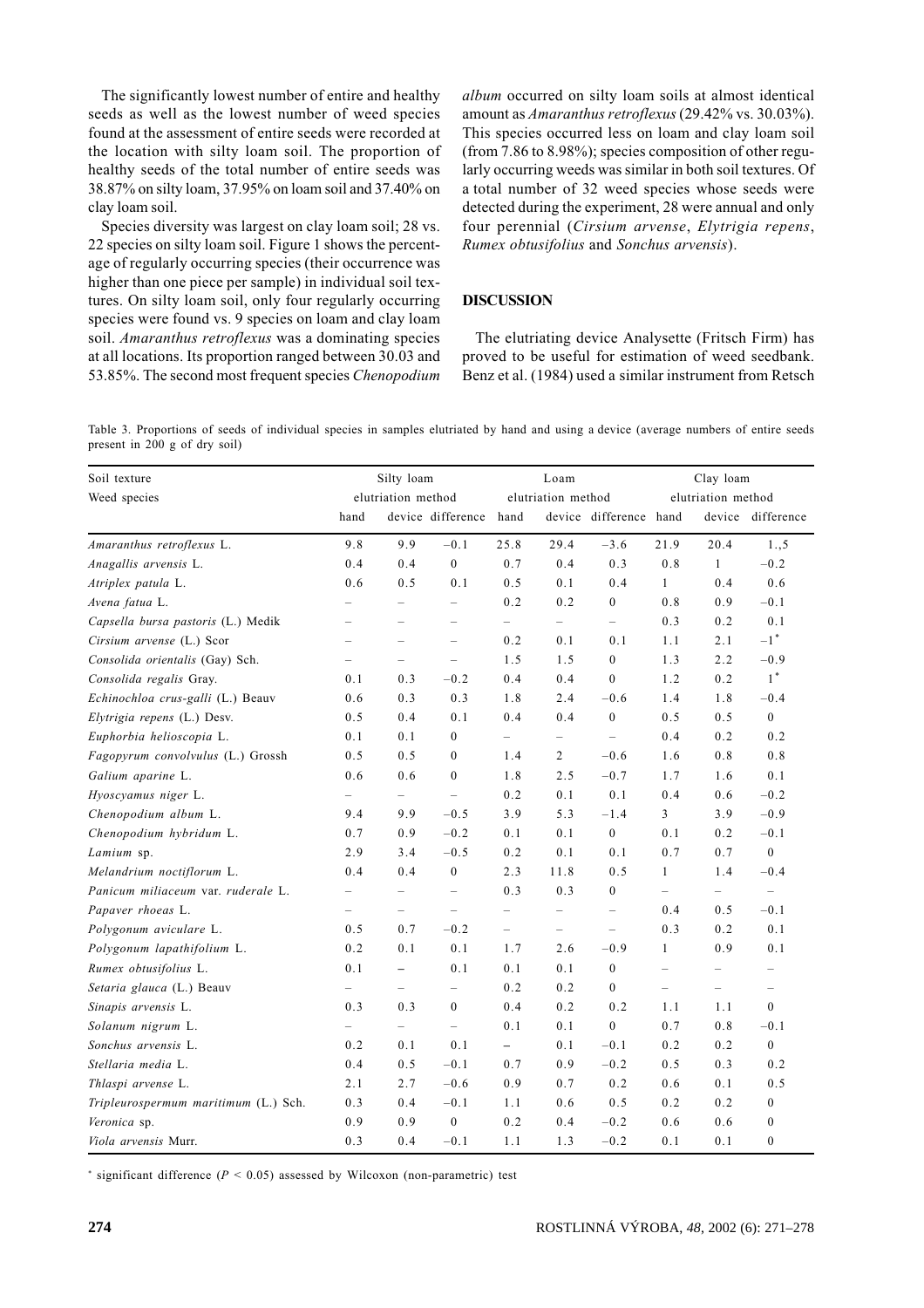Table 4. The time required for individual procedures of the method for estimation of weed seedbank (200-g sample)

| Soil texture<br>(proportion of<br>clayey particles) | Time of elutriation (min) |           | LSD(1%) | Time necessary<br>to collect,<br>count and identify | LSD(1%) | Total time<br>consumption<br>(min) |
|-----------------------------------------------------|---------------------------|-----------|---------|-----------------------------------------------------|---------|------------------------------------|
|                                                     | by hand                   | device    |         | separated seeds (min)                               |         |                                    |
| Silty loam $(15.8\%)$                               | 6.2                       | $4.0**$   | 0.51    | 21.5 <sup>a</sup>                                   | 0.92    | $25.5 - 27.7$                      |
| Loam $(39.6\%)$                                     | 11.6                      | $7.2***$  | 0.73    | $16.4^{b}$                                          |         | $23.6 - 28.0$                      |
| Clay loam $(57.1\%)$                                | 18.4                      | $10.5***$ | 0.89    | 11.2 <sup>c</sup>                                   |         | $21.7 - 29.6$                      |

\*\* highly significant difference ( $P < 0.01$ )

Different letters (a, b, c) indicate significant differences among soil textures in particular characters examined (LSD,  $P \le 0.01$ )

Firm for the same purpose. They tested if seeds were not lost during elutriation using the sieves with mesh size of 4.0, 2.0, 1.0, 0.5 and 0.25 mm. They mixed seeds of 17 species with sterile ground (100 seeds per species with 500 g of dry ground). They tested on what sieves seeds of individual species remain at dry sieving and then using an elutriation method. Their results show that seeds Fagopyrum convolvulus, Galium aparine and Avena fatua remained on sieves with mesh size of 2.0 mm, Polygonum lapathifolium, Echinochloa crus-galli, Thlaspi arvense and *Sinapis arvensis* on sieves at 1.0-mm diameter. *Stel*laria media, Amaranthus retroflexus and Poa annua at 0.5-mm diameter and only Apera spica-venti and Matricaria chamomilla at 0.25-mm diameter. Some species had larger diameters of seeds at wet elutriation vs. dry sieving, which was caused by swelling.

The obtained data showed that the mesh size of the lower sieve was suitable. An average size of seeds of common weeds exceeds 0.25 mm (Dvořák and Krejčíř 1974). For these reasons, seeds of Orobanche minor (the least size 0.2 mm), Sonchus arvensis (0.25 mm) or Achilea millefolium and Erigeron canadense (0.2–0.3 mm) could be lost. Other species having small seeds include Capsella bursa pastoris (the least size 0.3 mm), Papaver rhoeas, Agrostis stolonifera and Matricaria chamomilla  $(0.3-0.4$  mm) and *Myosotis arvensis*  $(0.4$  mm). A mesh size of the smallest sieve of 0.25 mm was used also by other authors, such as Tulikov (1976), Teo-Sherrell et al. (1996), Cardina and Sparrow (1996). A number of authors used the smallest sieve with a larger mesh size: 0.318 mm (Wiles et al. 1996), 0.355 mm (Miele et al. 1998) and 0.500 mm (Feldman et al. 1997).

Weed seeds were not damaged by the device or during the classical hand elutriation method. It is possible to assume that seeds can exhibit visually apparent changes. These are, for example, a loss of petals, glumes, etc. However, they do not cause a loss of germination power, i.e. they do not influence weed seedbank.

Use of all four sieves  $(0.25, 0.50, 1.0, \text{and } 2.0, \text{mm})$  as mentioned in the chapter Material and Methods was not suitable. During elutriation, the sieves vibrate in the vertical direction and a great number of seeds remain in openings of the similar size as the seeds. That makes removing the seeds with a rinser difficult, particularly out of sieves with a mesh size of 0.5 and 1.0 mm. Stupnicka-Rodzynkiewicz et al. (1998) used only two sieves with a mesh size of 4.0 and 0.2 mm. Other authors used more sieves with various mesh size placed above each other and did not mention the above problems. Tulikov (1976) elutriated soil samples on sieves with mesh sizes of 2.0,  $1.25, 1.0, 0.75, 0.5$  mm and on a sieve with mesh size of 0.25 mm. Similarly, Kropáč (1966) used an elutriation method with sieves with mesh size of 5.0, 2.0, 1.0, 0.5 and 0.25 mm, and Ambrosio et al. (1997) 5.0, 0.5 and 0.2 mm.

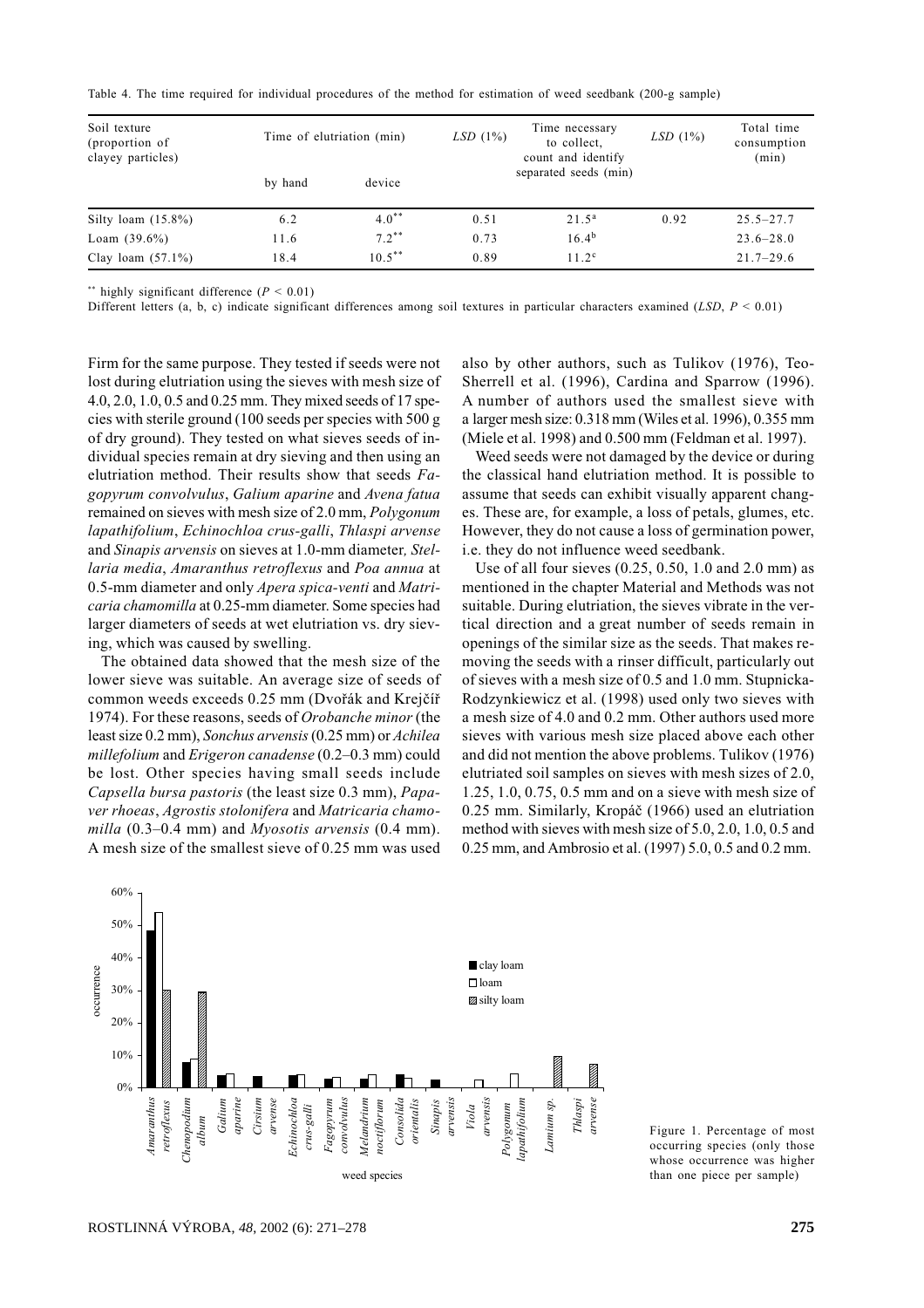The model experiment showed that the time for soil elutriation using the device Analysette 3 was highly significantly shortened vs. hand elutriation by 35.5-42.9%. The time necessary for elutriation of one soil sample of 200 g using the device ranged between 4.0 and 10.5 min and by hand elutriation between 6.2 and 18.4 min. This time was also influenced by soil texture; it was longer for elutriation of heavier soils. According to Benz et al. (1984), a total time necessary for elutriation of a sample of 500 g varies from 5 to 7 min. Wiles et al. (1996) report the time 60 to 75 min for elutriation of 36 samples of 300  $\sigma$  (1.7 to 2.1 min per sample) in relation to soil texture. Fay and Olson (1978) needed 2 to 10 min for 3- and 5-kg samples. Kovach et al. (1988) 6 min for 1-kg samples and Gross and Renner (1989) 10 min for 60-g samples. In comparison with these data. Teo-Sherrell et al. (1996) indicate 90 to 150 min for elutriation of a sample of 1020 cm<sup>3</sup>.

If the device is used, the process can be more efficient using one more set of sieves. While seeds are being removed from sieves (it is mostly the lower sieve with mesh size of 0.25 mm), another soil sample can be elutriated.

After elutriation, collecting the seeds from non-elutriated proportion, their identifying and counting are rather labour intensive. This process is more time and labour consuming in silty loam soil samples where a greater portion of solid particles remains that hamper collecting, counting and identifying seeds. Moreover, these mineral particles often look like some seeds. The time required for collecting, counting and identifying seeds ranged from 11.2 min in clay loam soil, 16.4 min in loam soil up to 21.5 min in silty loam soil. The obtained results suggest that collection, identification and counting the seeds extracted from elutriated soil sample are difficult due to sand content (Wiles et al. 1996). Therefore, it is useful to separate specifically lighter organic particles (including seeds) from inorganic proportion by means of liquids of higher density. There are many so-called flotation solutions for this purpose. Numata (1984), for instance, separated seeds from non-elutriated proportion using 50% solution of potash (K,CO<sub>2</sub>); Medd (1992) and Miller et al. (1998) used a solution of calcium chloride (CaCl<sub>2</sub>) at the specific weight of 1.36 g.cm<sup>-3</sup>. All flotation solutions have to be examined if seeds are not lost during separation and if germination power is not influenced. Use of this separation technique is substantiated in silty loam soils in which there is a high proportion of non-elutriated mineral particles (sand).

The data in Table 3 demonstrate sufficient accuracy at preparation of the examined sample and consistent results obtained at hand elutriation and elutriation using the device. The differences found for most species were not statistically significant. The statistical significance was determined for two species only, which is 6.25% of total species number.

Labour consumption for counting and identifying seeds is influenced by a level of weed seedbank. The highest amount of weed seeds in analysed samples was found at the location with loam soil (more than 1 mil $liard.ha^{-1}$ ). By contrast, the lowest number was in silty loam soil  $(0.6 \text{ milliard.ha}^{-1})$ . This can be explained by the fact that loam to clay loam soil provide favourable conditions (water and nutrient supply) for growth and reproduction of most weed species. A sufficient amount of available water content in soil is a major limiting factor for plant growth (both crops and weeds) at the dry site Žabčice, and particularly on silty-loam soils. Heavier soils are favourable for a broad spectrum of weeds that do not have other specific requirements to the location. This explains assessed numbers of regularly occurring species at individual locations when the lowest species diversity was found on silty loam soil in comparison with loam and clay-loam. At all three locations, the weed seedbank in the soil included Amaranthus retroflexus and on silty loam soil also Chenopodium *album*, *i.e.* annual species with tremendous reproduction ability and economic importance. On the contrary, perennial species occurred rarely.

# **CONCLUSION**

No significant differences were found between results of qualitative and quantitative estimation of potential weed densities in the soil using the elutriating device Analysette 3 in comparison with hand elutriation of weed species seeds. Between the two techniques, there was no significant difference in a number of entire seeds in most weed species.

In both elutriation methods, the time required for elutriation of a soil sample of 200 g depended on soil texture. Use of the device highly significantly reduced the time by 35.5–42.9% in comparison with hand elutriation. Despite that most time was saved in soils with a higher proportion of clayey particles, elutriation of clay-loam soils remains most time consuming. By contrast, the time necessary for collecting, counting and identifying the separated seeds was longest in silty loam soil that contain a high proportion of non-elutriated particles that look like (in both shape and colour) some seeds. Therefore, it necessitates greater attention and concentration, which leads towards earlier fatigue. Time consumption for heavier soils is also influenced by weed seedbank.

Using the device Analysette 3, only two sieves with mesh sizes of 0.25 and 2.0 mm proved sufficient. If sieves with 0.5- and 1.0-mm mesh sizes were used, seeds of a similar size remained in the sieves. Appropriate vibration (amplitude) was from 1.0 to 2.0 mm (a medium value). Water inflow depends on the content of clayey particles in elutriated soil. For silty loam soil, water inflow is suitable to adjust to  $1.5$  l.min<sup>-1</sup> and for clay loam soil to  $1.0$  l.min<sup>-1</sup>.

When weed seedbank in the soil was compared at three locations differing in soil texture, significantly lower numbers of weed seeds as well as species were assessed in silty loam soil vs. both heavier soils. Amaranthus retroflexus was a dominating species at all lo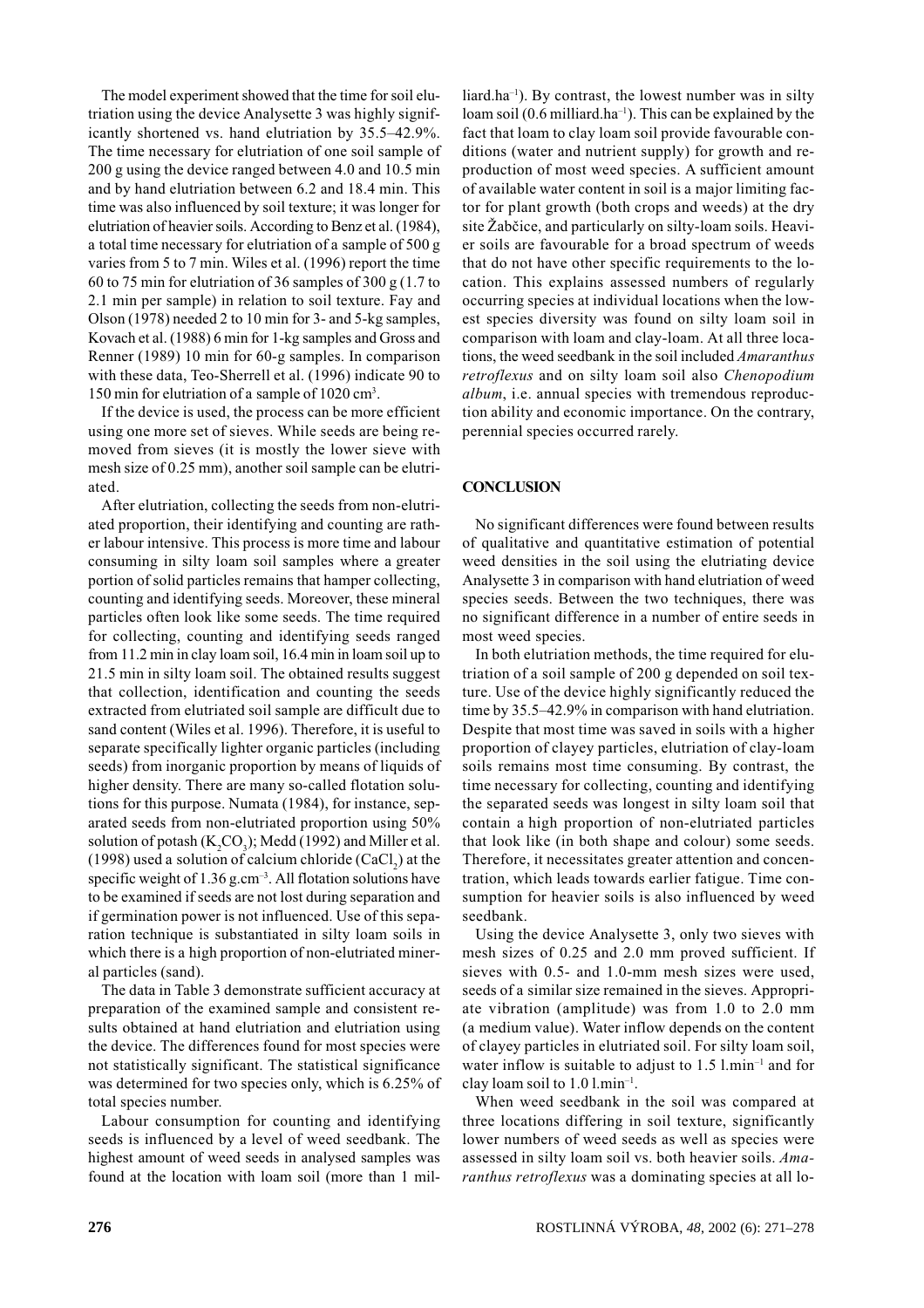cations and on silty loam soil also Chenopodium album. Data on a level of seedbank densities of these regularly occurring species can be an important basis for prediction of actual weed infestation at the presented locations

This study was conducted within the project MSM: 462100001 funded by the Ministry of Education, Youth and Sports of the Czech Republic.

#### **REFERENCES**

- Ambrosio L., Dorado J., Del Monte J.P. (1997): Assessment of the sample size to estimate the weed seedbank in soil. Weed Res., 37: 129-137.
- Benz W., Koch W., Moosman A. (1984): Ein Extraktionsverfahren zur Bestimmung des Unkrautsamenpotentials in Böden. Z. Pfl.-Krankh. u. Pfl.-Schutz, Sonderheft X:  $109 - 114.$
- Cardina J., Sparrow D.H. (1996): A comparison of methods to predict weed seedling populations from the soil seedbank. Weed Res., 44: 46-51.
- Dečkov Z. (1975): Weed seeds in the soil of some regions in the central part of the Danubian plain. Rast. Nauki, 12:  $148 - 157$ .
- Dvořák J., Krejčíř J. (1974): A contribution to the study of weed seedbank in topsoil. Acta Univ. Agric. Brno, 22: 453-461. (In Czech)
- Dvořák J., Krejčíř J. (1980): Effects of crop alternation and herbicides on weed seed disruption and distribution in topsoil. Acta Univ. Agric. Brno, 28: 25–33. (In Czech)
- Fay P.K., Olson W.A. (1978): Technique for separating weed seed from soil. Weed Sci., 26: 530-533.
- Feldman S.R, Alzugaray C., Torres P.S., Lewis P. (1997): The effect of different tillage systems on the composition of the seedbank. Weed Res., 37: 71-76.
- Gross K.L. (1990): A comparison of methods for estimating seed numbers in the soil. J. Ecol. Oxford, 78: 1079-1093.
- Gross K.L., Renner K.A. (1989): A new method for estimating seed number in the soil. Weed Sci., 37: 836-839.
- Hayashi I. (1975): The special method of inventory of buried seed population of weeds. Workshop on research methodology. Weed Sci., 1: 32-38.
- Kovach D.A., Thill D.C., Young F.L. (1988): A water-spray system for removing seed from soil. Weed Technol., 2:  $338 - 341$ .
- Kropáč Z. (1966): Estimation of weed seeds in arable soil. Pedobiologia. 6: 105-128.
- Medd R.W. (1992): Techniques for monitoring seed banks of annual grass weeds on arable soil. In: Proc. 1st Int. Weed Control Congr., Melbourne, Australia, 2: 333-335.
- Miele S., Macchia M., Cozzani A. (1998): Prediction of weed flora emergence from buried seed reserves in sugar beet. In: Weed seedbanks: determination, dynamics and manipulation. Asp. Appl. Biol.: 29-36.
- Miller A.C.E., Lutman P.J.W. Wright K.J., Wright G. McN. (1998): A preliminary report on patterns of seedbank decline and the relationship between seedbank and seedling emergence for seven arable weed species in winter wheat. In: Weed seedbanks: determination, dynamics and manipulation. Asp. Appl. Biol.: 59–67.
- Numata M. (1984): Analysis of seeds in the soil. In: Knapp R. (ed): Sampling methods and taxon analysis in vegetation science. Dr. W. Junk, The Hague: 161-169.
- Rahman A., James T.K., Grbavac N., Mellson J. (1995): Evaluation of two methods for enumerating the soil weed seedbank. In: Proc. 48<sup>th</sup> N. Z. Plant Protec. Conf.: 175-180.
- Roberts H.A., Ricketts M.E. (1979): Quantitative relationships between the weed flora after cultivation and the seed population in the soil. Weed Res., 18: 41–48.
- Stupnicka-Rodzynkiewicz E., Hochól T., Labza T., Pula J. (1998): Influence of fallow on weed seedbanks. In: Weed seedbanks: determination, dynamics and manipulation. Asp. Appl. Biol.: 237-242.
- Teo-Sherrell C.P.A., Mortensen D.A., Keaton M.E. (1996): Fates of weed seeds in soil: a seeded core method of study. J. Appl. Ecol., 33: 1107-1113.
- Thompson K., Grime J.P. (1979): Seasonal variation in the seed banks of herbaceous species in ten contrasting habitats. J. Ecol., 67: 893-921.
- Tulikov A.M. (1976): Sposob vydelenija semjan sornjakov po parusnosti iz mineralnoj frakcii počvy. Izv. Timirjazev. Sel'.-Choz. Akad., 2: 39-46. (In Russian).
- Wiles L.J., Barlin D.H., Schweizer E.E., Duke H.R., Whitt D.E. (1996): A new soil sampler and elutriator for collecting and extracting weed seeds from soil. Weed Technol., 10:  $35 - 41$ .

Received on February 14, 2002

#### **ABSTRAKT**

#### Zefektivnění vyplavovací metody pro stanovení zásoby semen plevelů v půdě

V modelovém pokusu bylo porovnáváno ruční vyplavování pod proudem tekoucí vody a vyplavování pomocí přístroje Analysette 3 pro stanovení zásoby semen plevelů v půdě. Byly stanoveny technické parametry pro efektivní práci s přístrojem. Byla sledována doba vyplavování půdních vzorků a doba potřebná k vybírání, počítání a identifikaci separovaných semen. Na žádné ze tří lokalit lišících se od sebe půdním druhem nebyl zjištěn průkazný rozdíl použitého způsobu vyplavování na výsledky kvalitativního a kvantitativního stanovení potenciálního zaplevelení. Při práci s přístrojem se oproti ručnímu vyplavování statisticky vysoce významně zkrátila doba vyplavování o 35,5 až 42,9 % v závislosti na půdním druhu. Nejkratší doba vyplavování byla zjištěna u lehké půdy. Doba potřebná k výběru, počítání a identifikaci semen byla naopak nejkratší u těžké půdy. U středně těžkých půd byla tato doba v průměru o 46 % a na lehkých půdách o 92 % delší,